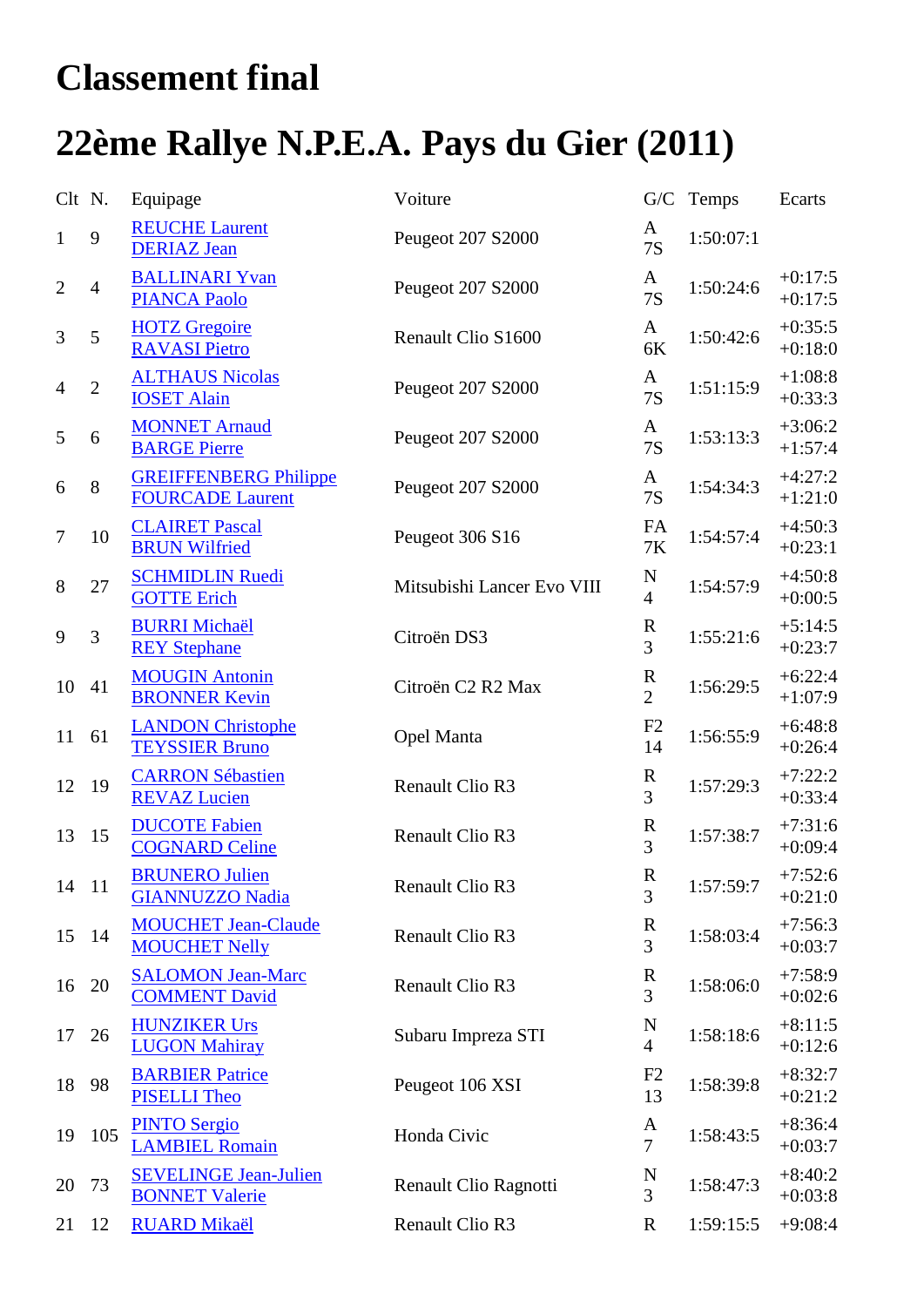|    |     | <b>BRUN Hubert</b>                                       |                            | 3                             |           | $+0:28:2$               |
|----|-----|----------------------------------------------------------|----------------------------|-------------------------------|-----------|-------------------------|
| 22 | 21  | <b>CHAMBON Frédéric</b><br><b>COLONGE Landry</b>         | Porsche 993 Turbo          | <b>GT</b><br>10               | 1:59:32:2 | $+9:25:1$<br>$+0:16:7$  |
| 23 | 66  | <b>MICHAUD Frédéric</b><br><b>CHAFFAUD Séverine</b>      | Renault Clio Ragnotti      | $\mathbf N$<br>$\overline{3}$ | 1:59:43:7 | $+9:36:6$<br>$+0:11:5$  |
| 24 | 125 | <b>DESBORDES</b> Richard<br><b>GUEUGNON Gilles</b>       | Citroën Saxo               | F2<br>12                      | 1:59:45:7 | $+9:38:6$<br>$+0:02:0$  |
| 25 | 17  | <b>PERRET Yoann</b><br><b>FORESTIER Thierry</b>          | Renault Clio R3            | $\mathbf R$<br>3              | 1:59:53:2 | $+9:46:1$<br>$+0:07:5$  |
| 26 | 39  | <b>ESPOSITO Rodolfo</b><br><b>CHOUDEY Marc-Emilien</b>   | Ford Fiesta                | $\mathbf R$<br>$\overline{2}$ | 2:00:26:6 | $+10:19:5$<br>$+0:33:4$ |
| 27 | 29  | <b>THURNHERR Iris</b><br><b>HEPPERLE Karina</b>          | Mitsubishi Lancer Evo VIII | N<br>$\overline{4}$           | 2:00:44:0 | $+10:36:9$<br>$+0:17:4$ |
| 28 | 47  | <b>FARLAY Cédric</b><br><b>VALOUR Christophe</b>         | Renault Clio Ragnotti      | A<br>$\overline{7}$           | 2:01:00:9 | $+10:53:8$<br>$+0:16:9$ |
| 29 | 124 | <b>REY Emeric</b><br><b>GINES Elodie</b>                 | Citroën Saxo VTS           | F <sub>2</sub><br>12          | 2:01:05:0 | $+10:57:9$<br>$+0:04:1$ |
| 30 | 115 | <b>DEFERT Damien</b><br><b>DIOTTIN Florent</b>           | Citroën Saxo VTS           | N<br>$\overline{2}$           | 2:01:13:8 | $+11:06:7$<br>$+0:08:8$ |
| 31 | 30  | <b>MAUS Alexandre</b><br><b>JACON Thomas</b>             | Renault Mégane RS          | N<br>$\overline{4}$           | 2:01:51:0 | $+11:43:9$<br>$+0:37:2$ |
| 32 | 111 | <b>SUC Anthony</b><br><b>REY Guillaume</b>               | Honda Civic VTI            | <b>FN</b><br>$\overline{2}$   | 2:02:05:8 | $+11:58:7$<br>$+0:14:8$ |
| 33 | 97  | <b>DELAPORTE Olivier</b><br><b>IMBAULT Florent</b>       | Citroën Saxo               | F2<br>13                      | 2:02:07:2 | $+12:00:1$<br>$+0:01:4$ |
| 34 | 28  | <b>WINIGER William</b><br><b>THEODULOZ Christine</b>     | Subaru Impreza STI WRX     | N<br>$\overline{4}$           | 2:02:18:6 | $+12:11:5$<br>$+0:11:4$ |
| 35 | 50  | <b>ROBERT Patrice</b><br><b>DENIE Michel</b>             | <b>BMW</b> Compact         | F2<br>14                      | 2:03:21:4 | $+13:14:3$<br>$+1:02:8$ |
| 36 | 135 | <b>AUDET Dimitri</b><br><b>AUGER Denis</b>               | Peugeot 106 XSI            | <b>FN</b><br>$\mathbf{1}$     | 2:03:30:8 | $+13:23:7$<br>$+0.09:4$ |
| 37 | 90  | <b>CELLIER Gilles</b><br><b>CELLIER Gregory</b>          | Ford Puma                  | FA<br>5K                      | 2:03:59:7 | $+13:52:6$<br>$+0.28:9$ |
| 38 | 59  | <b>MARAS Cédric</b><br><b>THEVENOT Jérôme</b>            | Peugeot 306 XSI            | F2<br>14                      | 2:04:05:2 | $+13:58:1$<br>$+0:05:5$ |
| 39 | 32  | <b>CARRASCO Pierre-Alain</b><br><b>CHOMIENNE Nicolas</b> | Renault 5 GT Turbo         | <b>FN</b><br>$\overline{4}$   | 2:04:24:5 | $+14:17:4$<br>$+0:19:3$ |
| 40 | 25  | <b>LECUREUX Maxime</b><br><b>MARION Mathieu</b>          | Mitsubishi Lancer Evo X    | N<br>$\overline{4}$           | 2:04:27:9 | $+14:20:8$<br>$+0:03:4$ |
| 41 | 87  | <b>CHABANAS Noel</b><br><b>CHABANAS Alain</b>            | Citroën Saxo VTS           | A<br>6                        | 2:04:37:3 | $+14:30:2$<br>$+0:09:4$ |
| 42 | 138 | <b>LAFONT Aurélien</b><br><b>SANTAELLA Loic</b>          | <b>Fiat Cinquecento</b>    | F <sub>2</sub><br>11          | 2:04:46:4 | $+14:39:3$<br>$+0:09:1$ |
| 43 | 107 | <b>FONTANEY Daniel</b><br><b>DUBIEN Christophe</b>       | Peugeot 106 S16            | <b>FN</b><br>$\overline{2}$   | 2:04:50:5 | $+14:43:4$<br>$+0:04:1$ |
| 44 | 113 | <b>HENRIET Willy</b><br><b>GUERIN Mathieu</b>            | Peugeot 106 S16            | <b>FN</b><br>$\overline{2}$   | 2:04:54:7 | $+14:47:6$<br>$+0:04:2$ |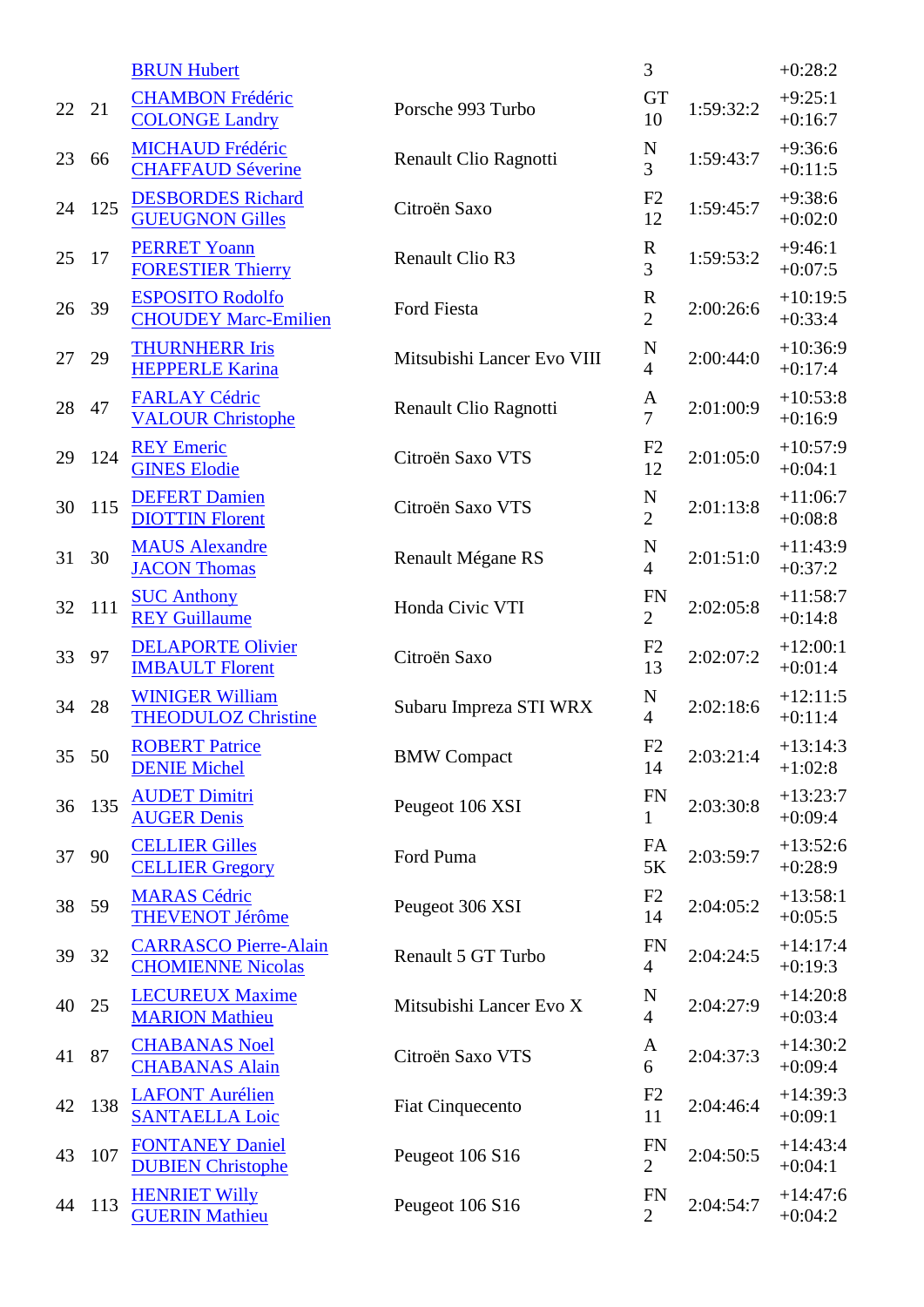| 45 | 134 | <b>VIVAT Rémi</b><br><b>VIVAT Ninon</b>               | Citroën AX GTI         | <b>FN</b><br>1                | 2:05:05:5 | $+14:58:4$<br>$+0:10:8$ |
|----|-----|-------------------------------------------------------|------------------------|-------------------------------|-----------|-------------------------|
| 46 | 58  | <b>GARDE Jean Christophe</b><br><b>LANDON</b> Jose    | <b>Renault Clio</b>    | F2<br>14                      | 2:05:09:8 | $+15:02:7$<br>$+0:04:3$ |
| 47 | 71  | <b>BRON Pascal</b><br><b>MARCHAND Quentin</b>         | <b>Renault Clio</b>    | N<br>3                        | 2:05:14:2 | $+15:07:1$<br>$+0:04:4$ |
| 48 | 99  | <b>JACOB</b> Stephane<br><b>POUGNET Anthony</b>       | Peugeot 205 GTI        | F2<br>13                      | 2:05:20:5 | $+15:13:4$<br>$+0:06:3$ |
| 49 | 127 | <b>LESUEUR Guillaume</b><br><b>LESUEUR Patrick</b>    | Peugeot 205 Rallye     | <b>FN</b><br>$\mathbf{1}$     | 2:05:48:3 | $+15:41:2$<br>$+0:27:8$ |
| 50 | 63  | <b>COUCHET Francois</b><br><b>MULLER</b> Inge         | <b>BMWM3</b>           | Z<br>15                       | 2:05:57:8 | $+15:50:7$<br>$+0:09:5$ |
| 51 | 80  | <b>BOISSY Stéphane</b><br><b>RODRIGUES David</b>      | Renault Clio Ragnotti  | $\frac{N}{3}$                 | 2:06:26:2 | $+16:19:1$<br>$+0:28:4$ |
| 52 | 84  | <b>VIVIET Benoit</b><br><b>BUELLET</b> Frederic       | Citroën Saxo VTS       | FA<br>6                       | 2:07:26:2 | $+17:19:1$<br>$+1:00:0$ |
| 53 | 67  | <b>ALTHAUS Cédric</b><br><b>LUKACSY Christophe</b>    | Renault Clio Ragnotti  | N<br>3                        | 2:07:56:2 | $+17:49:1$<br>$+0:30:0$ |
| 54 | 92  | <b>FAURE Pierre-Olivier</b><br><b>MONTAGNY Cédric</b> | Peugeot 106 S16        | F2<br>13                      | 2:08:02:7 | $+17:55:6$<br>$+0:06:5$ |
| 55 | 106 | <b>CHETAIL Morgan</b><br><b>BRUYERE Kévin</b>         | Peugeot 106 S16        | <b>FN</b><br>$\overline{2}$   | 2:08:06:9 | $+17:59:8$<br>$+0:04:2$ |
| 56 | 119 | <b>CORNUZ Claude Alain</b><br><b>CORNUZ Sylvain</b>   | Honda Civic            | $\mathbf N$<br>$\overline{2}$ | 2:08:29:7 | $+18:22:6$<br>$+0:22:8$ |
| 57 | 128 | <b>DAGUET Jerome</b><br><b>PRASSE Cedric</b>          | Peugeot 106            | <b>FN</b><br>1                | 2:08:52:0 | $+18:44:9$<br>$+0:22:3$ |
| 58 | 45  | <b>DEPEYRE Michel</b><br><b>BATISTA Christine</b>     | Peugeot 206 RC         | A<br>$\overline{7}$           | 2:09:07:3 | $+19:00:2$<br>$+0:15:3$ |
| 59 | 91  | <b>BRUNDET Mickael</b><br><b>CELLIER Florent</b>      | Peugeot 106 XSI        | FA<br>5K                      | 2:09:46:9 | $+19:39:8$<br>$+0:39:6$ |
| 60 | 94  | <b>FRAISSARD Alain</b><br><b>CARRET Romain</b>        | Honda Civic            | F2<br>13                      | 2:09:50:2 | $+19:43:1$<br>$+0:03:3$ |
| 61 | 122 | <b>TETTAMANTI Simone</b><br><b>LIVI Manuel</b>        | Citroën Saxo VTS       | $\mathbf N$<br>$\overline{2}$ | 2:10:13:4 | $+20:06:3$<br>$+0:23:2$ |
| 62 | 22  | <b>REVEL Didier</b><br><b>DEGUEULTAGNE Mathieu</b>    | <b>BMW Z3M</b>         | <b>GT</b><br>10               | 2:10:13:9 | $+20:06:8$<br>$+0:00:5$ |
| 63 | 86  | <b>LOMBARDO Frédéric</b><br><b>VATAN Alexandre</b>    | Citroën Saxo           | A<br>6                        | 2:10:25:4 | $+20:18:3$<br>$+0:11:5$ |
| 64 | 93  | <b>BERNON Cyril</b><br><b>ONNIS Thomas</b>            | Peugeot 205 S16        | F2<br>13                      | 2:10:26:0 | $+20:18:9$<br>$+0:00:6$ |
| 65 | 68  | <b>BOYET Emmanuel</b><br><b>VORON Kévin</b>           | Renault Clio Ragnotti  | $\frac{N}{3}$                 | 2:10:42:4 | $+20:35:3$<br>$+0:16:4$ |
| 66 | 109 | <b>GROSSMANN Kévin</b><br><b>PAGE Mickaël</b>         | Peugeot 106 S16        | <b>FN</b><br>$\overline{2}$   | 2:10:44:4 | $+20:37:3$<br>$+0:02:0$ |
| 67 | 35  | <b>DUBUIS Frederic</b><br><b>GILLABERT</b>            | Peugeot 206 XS         | A<br>6K                       | 2:11:10:1 | $+21:03:0$<br>$+0:25:7$ |
| 68 | 62  | <b>VAZQUEZ Alexandre</b>                              | <b>Renault Clio RS</b> | F2                            | 2:11:52:6 | $+21:45:5$              |